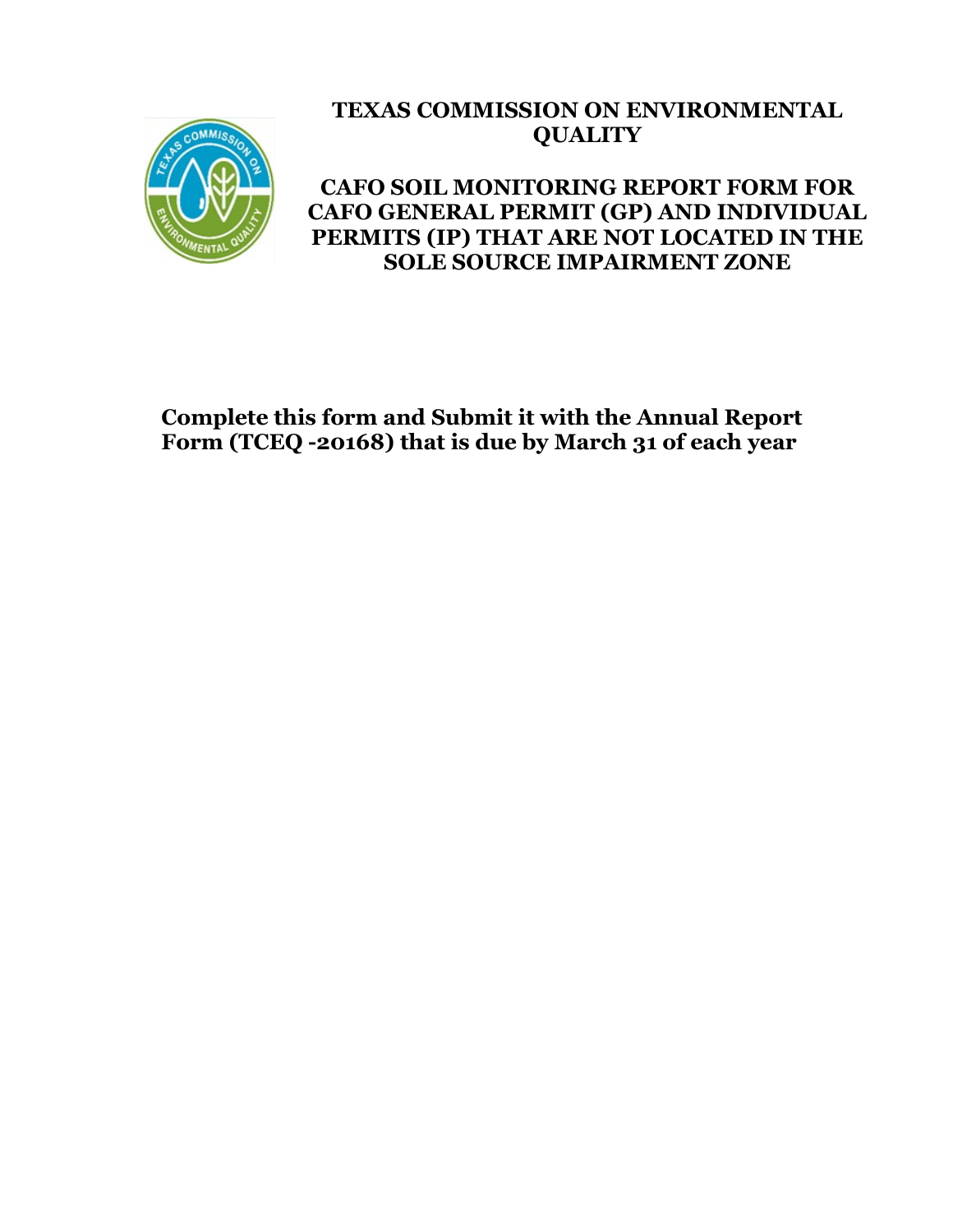#### **CAFO Soil Monitoring Report for General Permit and Individual Permits not Located in a Sole Source Impairment Zone**

#### **A. Sample Collection**

1) Samples were collected for the Land management unit (LMU) listed below:

Yes, complete this form and Table 1 below. **Attach a copy of the laboratory analyses to the soil monitoring report form**.

No, complete the facility information for the LMU below with the exception of the table.

2) Calendar Year of Soil Sample: Sample Collection Date:

### **B. Facility Information**

1) Permit Number: Site Name:

2) Name of LMU: (*LMU Name should correspond to field designation located on the Map included in the PPP*).

- 3) Name of Owner / Operator:
- 4) Owner / Operator Mailing Address:

Table 1: Soil Analysis Report for 0 - 6 Inches Soil Depth

| Soil Sample Parameter                       | Laboratory Analysis Report |
|---------------------------------------------|----------------------------|
| Nitrate-Nitrogen ( $NO3$ -N), ppm           |                            |
| Phosphorus (extractable), ppm               |                            |
| Potassium (extractable), ppm                |                            |
| Sodium (extractable), ppm                   |                            |
| Magnesium (extractable), ppm                |                            |
| Calcium (extractable), ppm                  |                            |
| Electrical Conductivity/Soluble Salts, dS/m |                            |
| pH, SU                                      |                            |

## **C. Certification**

I certify under penalty of law that this document and all attachments were prepared under my direction or supervision in accordance with a system designed to assure that qualified personnel properly gather and evaluate the information submitted. Based on my inquiry of the person or persons who manage the system, or those persons directly responsible for gathering information, the information submitted is, to the best of my knowledge and belief, true, accurate, and complete. I am aware that there are significant penalties for submitting false information, including the possibility of fine and imprisonment for knowing violations.

Printed Name and Title of Responsible Official or Authorized Agent:

Sign Here: Date: Telephone Number:

## **D. How to submit**

The soil monitoring report with attached soil analyses should be included in the Annual Report that is required to be submitted by March 31 of each year. For State Only CAFOs, submit this soil monitoring report form to the TCEQ, Enforcement Division (MC-224), P.O. Box 13087, Austin, Texas 78711-3087 and provide a copy to the TCEQ Regional Office.

TCEQ-20170-a CAFO GP Soil Monitoring (Effective July 20, 2014; Rev 04/08/21; 01/15/2022)